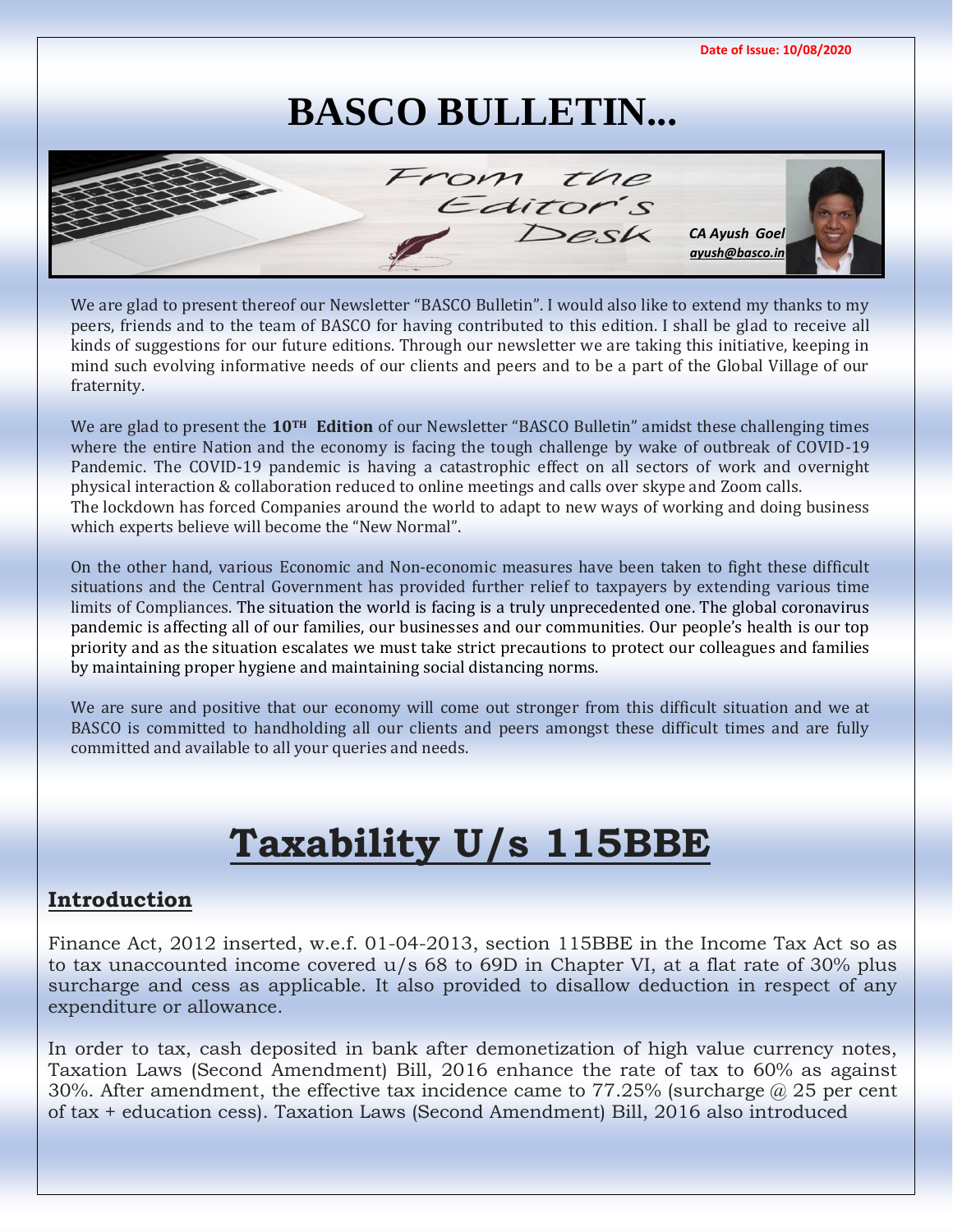penalty provision  $u/s$  271AAC, w.e.f. 01-04-2017, to provide for levy of penalty  $\omega$  10%, in addition to tax  $u/s$  115BBE, if income computed by the AO included income covered  $u/s$  68 to 69D. The effective tax incidence after penalty u/s 271AAC, came to 83.25 % of unexplained/undisclosed income.

The real purpose of introducing this provision was to charge higher tax at the maximum marginal rate in respect of income/expenditure/investment on the assessee who fails to explain the nature and source of said income/expenditure/investment. The relevant sections which enable the AO to assess such income/expenditure/investment are contained in sections 68, 69, 69-A, 69-B, 69-C, and 69-D.

**Cash credits. (Section 68):** Where any sum is found credited in the books of an assessee maintained for any previous year, and the assessee offers no explanation about the nature and source thereof or the explanation offered by him is not, in the opinion of the Assessing Officer, satisfactory, the sum so credited maybe charged to income-tax as the income of the assessee of that previous year:

Provided that where the assessee is a company (not being a company in which the public are substantially interested), and the sum so credited consists of share application money, share capital, share premium or any such amount by whatever name called, any explanation offered by such assessee-company shall be deemed to be not satisfactory, unless—

(a) the person, being a resident in whose name such credit is recorded in the books of such company also offers an explanation about the nature and source of such sum so credited; and

(b) Such explanation in the opinion of the Assessing Officer aforesaid has been found to be satisfactory:

Provided further that nothing contained in the first proviso shall apply if the person, in whose name the sum referred to therein is recorded, is a venture capital fund or a venture capital company as referred to in clause (23FB) of section 10.

**Unexplained investments (Section 69):** Where in the financial year immediately preceding the assessment year the assessee has made investments which are not recorded in the books of account, if any, maintained by him for any source of income, and the assessee offers no explanation about the nature and source of the investments or the explanation offered by him is not, in the opinion of the Assessing Officer, satisfactory, the value of the investments may be deemed to be the income of the assessee of such financial year.

**Unexplained money, etc. (Section 69A):** Where in any financial year the assessee is found to be the owner of any money, bullion, jewellery or other valuable article and such money, bullion, jewellery or valuable article is not recorded in the books of account, if any, maintained by him for any source of income, and the assessee offers no explanation about the nature and source of acquisition of the money, bullion, jewellery or other valuable article, or the explanation offered by him is not, in the opinion of the Assessing Officer, satisfactory, the money and the value of the bullion, jewellery or other valuable article may be deemed to be the income of the assessee for such financial year.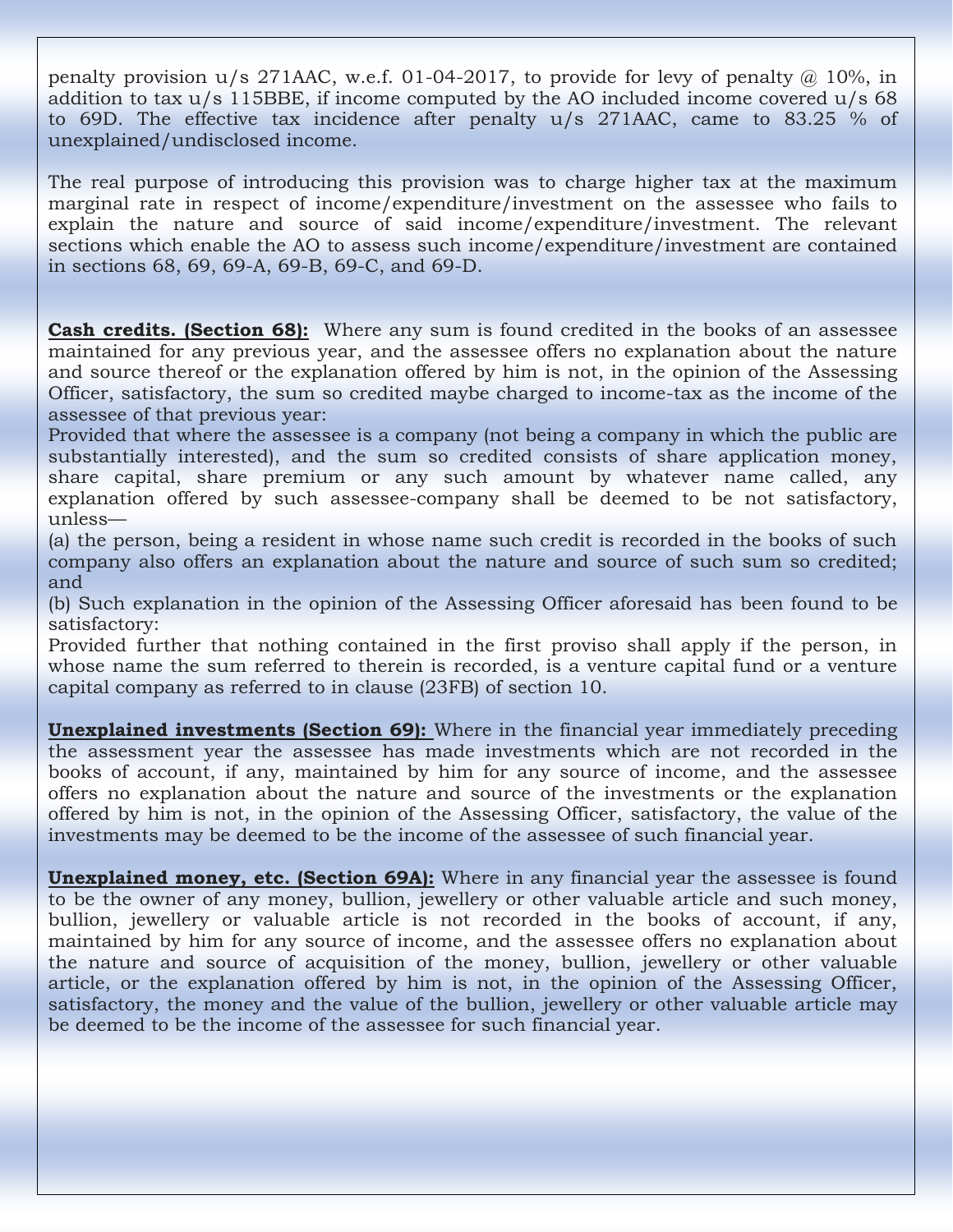**Amount of investments, etc., not fully disclosed in books of account. (Section 69B.)**

Where in any financial year the assessee has made investments or is found to be the owner of any bullion, jewellery or other valuable article, and the Assessing Officer finds that the amount expended on making such investments or in acquiring such bullion, jewellery or other valuable article exceeds the amount recorded in this behalf in the books of account maintained by the assessee for any source of income, and the assessee offers no explanation about such excess amount or the explanation offered by him is not, in the opinion of the Assessing Officer, satisfactory, the excess amount may be deemed to be the income of the assessee for such financial year.

**Unexplained expenditure, etc. (Section 69C.):** Where in any financial year an assessee has incurred any expenditure and he offers no explanation about the source of such expenditure or part thereof, or the explanation, if any, offered by him is not, in the opinion of the Assessing Officer, satisfactory, the amount covered by such expenditure or part thereof, as the case may be, may be deemed to be the income of the assessee for such financial year:

Provided that, notwithstanding anything contained in any other provision of this Act, such unexplained expenditure which is deemed to be the income of the assessee shall not be allowed as a deduction under any head of income.

**Amount borrowed or repaid on hundi. (Section 69D.):** Where any amount is borrowed on a hundi from, or any amount due thereon is repaid to, any person otherwise than through an account payee cheque drawn on a bank, the amount so borrowed or repaid shall be deemed to be the income of the person borrowing or repaying the amount aforesaid for the previous year in which the amount was borrowed or repaid, as the case may be:

Provided that, if in any case any amount borrowed on a hundi has been deemed under the provisions of this section to be the income of any person, such person shall not be liable to be assessed again in respect of such amount under the provisions of this section on repayment of such amount.

Explanation. — For the purposes of this section, the amount repaid shall include the amount of interest paid on the amount borrowed.

**Section 115BBE was amended vide Finance Act 2016 w.e.f. 01.04.2017** to the effect that no setting off of any loss shall be allowed against income of the nature referred to in the specified sections. This section was further amended vide Taxation Laws (Second Amendment) Act 2016 w.e.f. 01.04.2017 (A.Y 2017-18).

#### **Reasons for Amendment**

- Prior to the amendment by the Taxation Laws Second Amendment Act, 2016 (hereinafter in this presentation referred to as "Amendment Act") it could have been debated as to whether an assessee could, in the return of income, include in his total income amounts of the nature referred to in Sections 68, 69, 69A, 69B, 69C or 69D of the Act.
- Consequent to de-monetization, views were expressed by professionals that the undisclosed income held in the form of demonetized currency can be deposited in the bank and the said amount can be offered for taxation under Specified Sections and tax thereon paid at the rates mentioned in Section 115BBE i.e. 30% plus applicable surcharge and cess.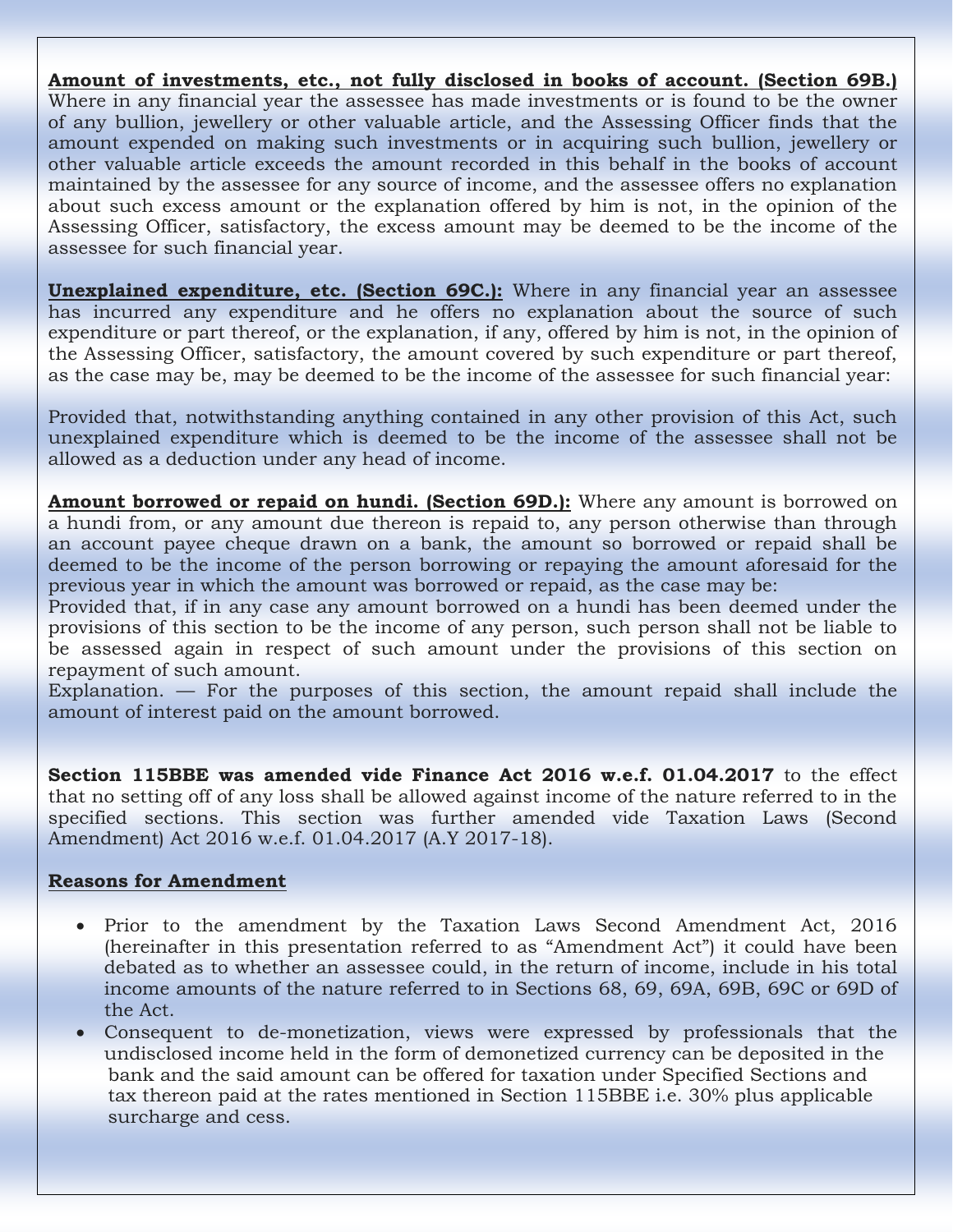• If this was done, the pre-pondrant legal view was that the person doing so would not be liable to any penalty under the Act. It was with a view to prevent such a disclosure and to overcome the views expressed that the Taxation Laws Second Amendment Act, 2016 amended the provisions of Section 115BBE of the Act.



- No penalty u/s 270A due to under reporting of income shall be imposed in respect of the income on which penalty can be levied u/s 271 AAC.
- Penalty imposable u/s 271 AAB due to search being conducted u/s 132, simultaneous penalty can be levied u/s 271 AAC.
- Provisions of Section 274, dealing with 'Procedure for levy of penalty' and section 275, dealing with Bar of limitation for imposing penalty are applicable
- Order levying penalty u/s 271 AAC is appealable before C.I.T. (A), because 271 AAC is covered under chapter XXI which is covered u/s 246 A(1) (q).
- Section 273A: Power to reduce or waive penalty, etc., in certain cases Section 270A is covered, however section 271AAC is not covered.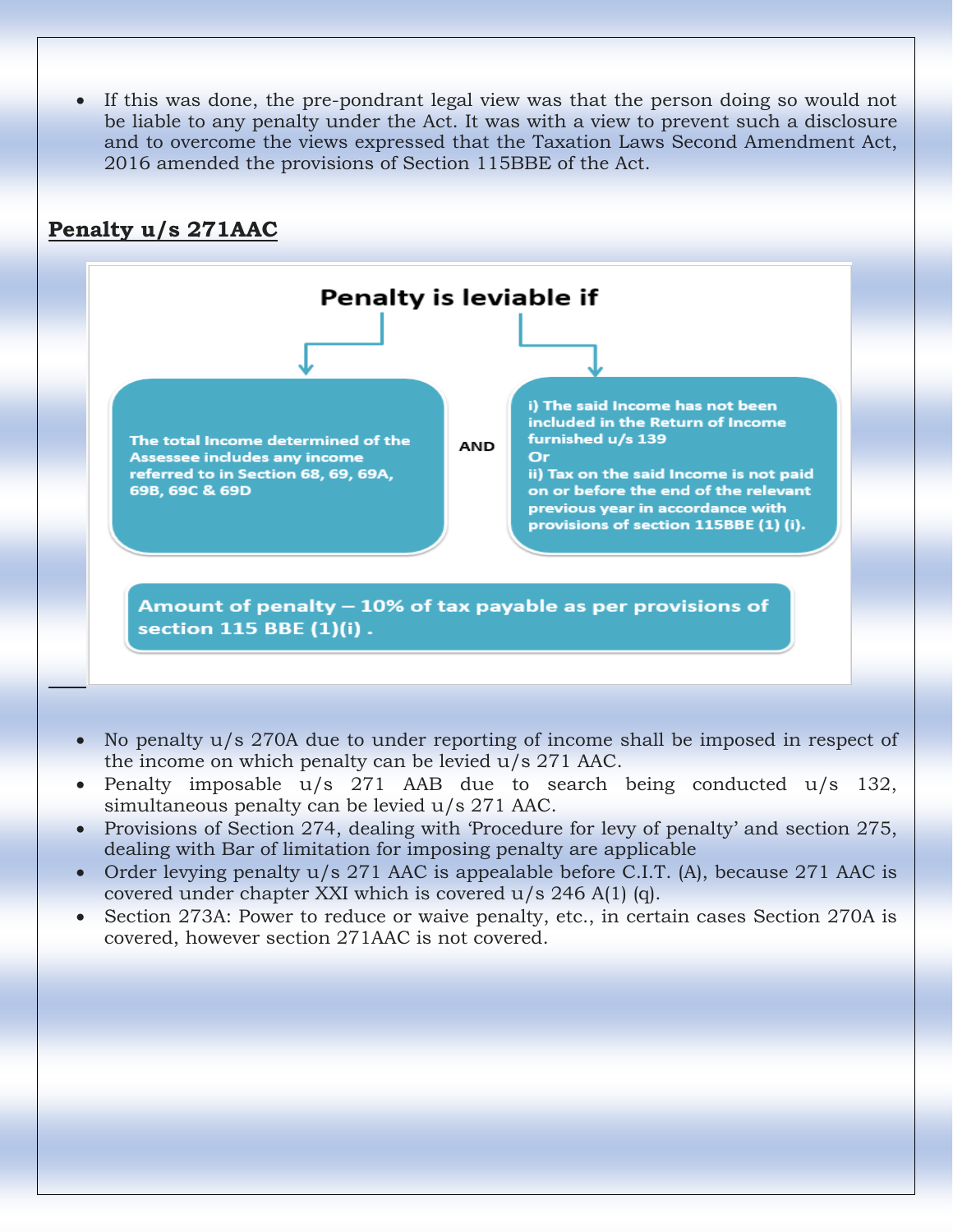# **Financial Planning by Kids**

This article is meant for teenage kids. Money comes in when a child is born and it is there till child starts earning of his own. Child's source of money is gifts and pocket money. This is the story of a child named Tuni. When he was born, certain gifts came which were invested for long term purpose by his father in Fixed Deposit. His mother purchased one Piggy Bank, where Tuni used to put all the money in the bank.

One day, his friend sent one WhatsApp to Tuni whereby list of richest persons in the world were given. Tuni was very much impressed by the success story of Warren Buffet. The quote as mentioned below motivated him very much.

### **Warren Buffet, world famous investor, regrets not starting saving early enough, even though he started saving at the age of 11.**

On every birthday in the family, he used to open the Piggy Bank and gave money to her mother for buying gifts on occasions. He used to feel proud that it is he who is buying gifts. It was purely fun activity but developed a sense of ownership and pride into the mind of Tuni. When he was 9, he learnt the meaning of saving 'smart'.

### **Smart Saving means opening of various small denominated investments for various purposes, like one for marriage anniversary of parents, one for brother's birthday and many more. Smart saving means earning income on saving.**

Tuni started smart saving as and when he used to get pocket money. Then he started cutting costs of various things. Papa used to give him money for various purposes like Movies, Burger, Pizzas and many more. Tuni was now a different child altogether. He became intelligent in spending. He used to forgo things which were in comfort or luxurious zone. In this fashion, good amount of investments stood in the name of Tuni. Parents were very happy to see this habit in Tuni.

Tuni learnt the art of making budget. He used to get pocket money on monthly basis. He planned in such a way that something is saved out of pocket money.

He learnt at very early age about the quote of Benjamin Franklin that penny saved is penny earned. Ultimately he was an earning member of the family rather than a kid.

Seeing his maturity level, parents started taking his opinion on various financial issues. Everybody was happy in the family as small step of smart saving by Tuni brought smiles on the faces of the family members.

Initially, his friends used to taunt him for not eating pizzas or throwing parties. But when they learnt about the power smart saving, they started loving Tuni.

The name Tuni is just a symbol. Every successful businessman will tell you the similarity between the story of Tuni and theirs.

> **Contributed by** -**CA Arun Patodia**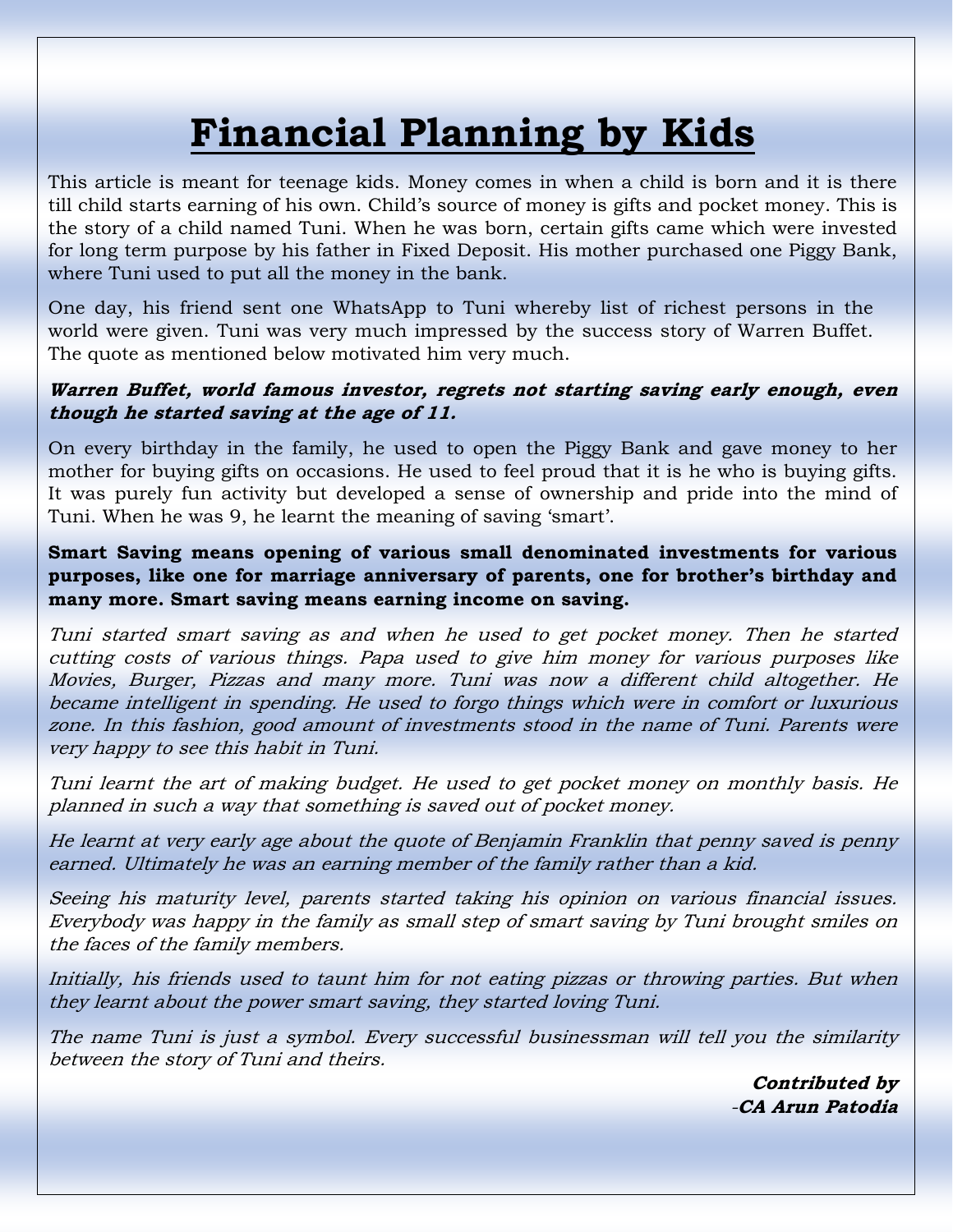# **Impact of COVID on International Taxation**

The rapid outbreak of Coronavirus has had a huge impact on the international trade. The whole world is operating under the fear of imminent collapse of the financial markets and recession.

The Covid-19 has hit at a time when many countries annual income tax filing and payment deadlines occur. Requirement for the whole world to quarantine themselves and operate under these testing circumstances had led to disruption of workforces and interruption of businesses' ability to manage information and meet compliance requirements.

In an effort to stimulate the activities , many Countries have come up with relaxation measures including extending deadlines for filing Income tax returns, making tax payments and compliance relaxations. This article throws some light on the elements which affect the cross- border taxation and impact of Covid-19 on them.

The OECD issued an analysis on April 3, 2020 examining tax treaties and the impact of the COVID-19 crisis on cross-border workers. The OECD has set out their view that the current global situation is highly exceptional and should not normally impact on a company or individual's tax status under tax treaties in a particular jurisdiction.

#### **AREAS OF IMPACT:-**

➢ RESIDENTIAL STATUS OF A COMPANY ➢ RESIDENTIAL STATUS OF AN INDIVIDUAL ➢ CROSS-BORDER WORKERS ➢ RISKS OF PERMANENT ESTABLISHMENT

#### **IMPACT ON RESIDENTIAL STATUS OF A COMPANY**

A company is said to be tax resident in India if it is incorporated in India or if it has its 'Place of Effective Management in India' ('POEM').

According to the Explanation to section 6(3) of Income tax Act, 1961, POEM means a place where key management and commercial decisions that are necessary for the conduct of the business of an entity as a whole are, in substance, made. The OECD has also defined the concept of POEM on similar lines. POEM is also an internationally recognized residency concept and settles cases of dual residency by mutual agreement between the authorities.

The Central Board of Direct Taxes ('CBDT') vide its guidelines issued in context of POEM stated that in absence of active business outside India , the location of the head office shall be one of the key determinant factor. Also, in cases where all the meetings are held virtually over telephone or video-conferencing, the location of head office shall be the place where the highest level of management & their direct support staff are located.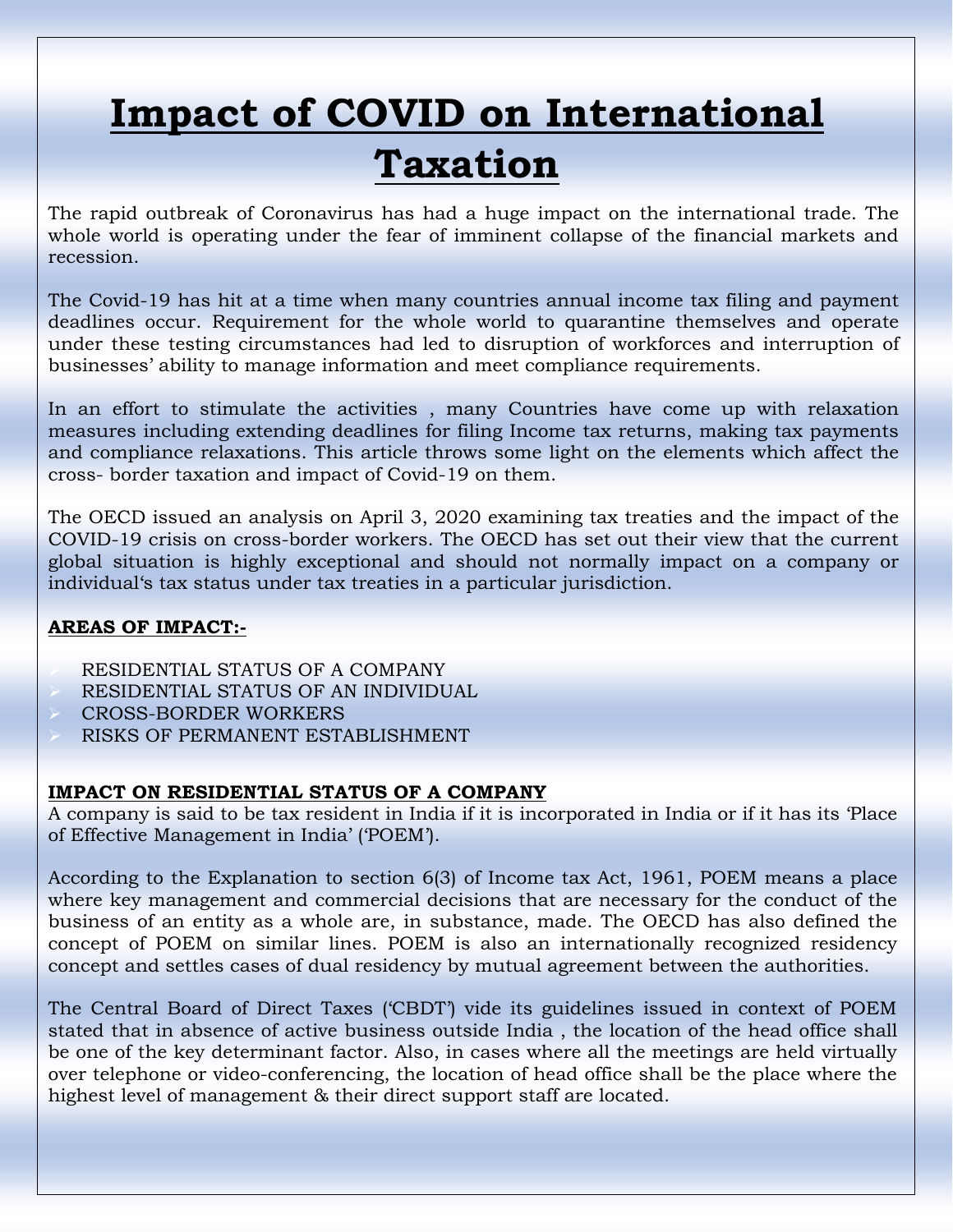In the present scenario, there is a compulsory mandate to self-quarantine. Following which the management of all the companies are working from home and unable to travel to the habitual workplace and may have to attend the Board meetings via video-conferencing or telephone. Now these actions may lead to a concern as to the place/jurisdiction from which decisions are being taken.

#### **OECD'S take on the matter:-**

OECD in its Secretariat Analysis of Tax Treaties and the Impact of Covid-19 states that 'it is unlikely that the Covid-19 situation will create any changes to an entity's residence status under a tax treaty. A temporary change in location of the CEOs and other senior executives is an extraordinary and temporary situation due to the Covid-19 crisis and such change of location should not trigger a change in residency, especially once the tie breaker rule contained in tax treaties is applied'.

#### **IMPACT ON RESIDENTIAL STATUS OF AN INDIVIDUAL**

The basic condition for determining the status of an individual for the purposes of tax residency is the stay of number of days. Although, several countries determine the tax residency on the basis of citizenship or apply territorial based taxation.

The Covid-19 outbreak has given rise to two important situations:-

**CASE1:-** Mr. X was temporarily away from his home country-India (work assignment for few weeks) and gets stranded in Austria because of the global lockdown and attains tax residency there as per their domestic tax laws.

**OECD View:** - As per OECD, it is unlikely that the person would acquire residence status because of global lockdown which is an extraordinary circumstance. Also, in a case where the person becomes a resident under domestic rules, if a tax treaty is applicable, the person would not be a resident of that country for purposes of the tax treaty. Such a temporary dislocation should therefore have no tax implications.

**CASE 2:-** Mr. left India to work in UAE and is a resident there, but he was on a visit to India during early March and was unable to return back to UAE because of global lockdown.

**OECD View:** - As per OECD, it is unlikely that the person would regain residence status for being temporarily and exceptionally in the previous home country. Also, in this case even if, the person becomes a resident under domestic rules, if a tax treaty is applicable, the person would not become a resident of that country under the tax treaty due to temporary dislocation.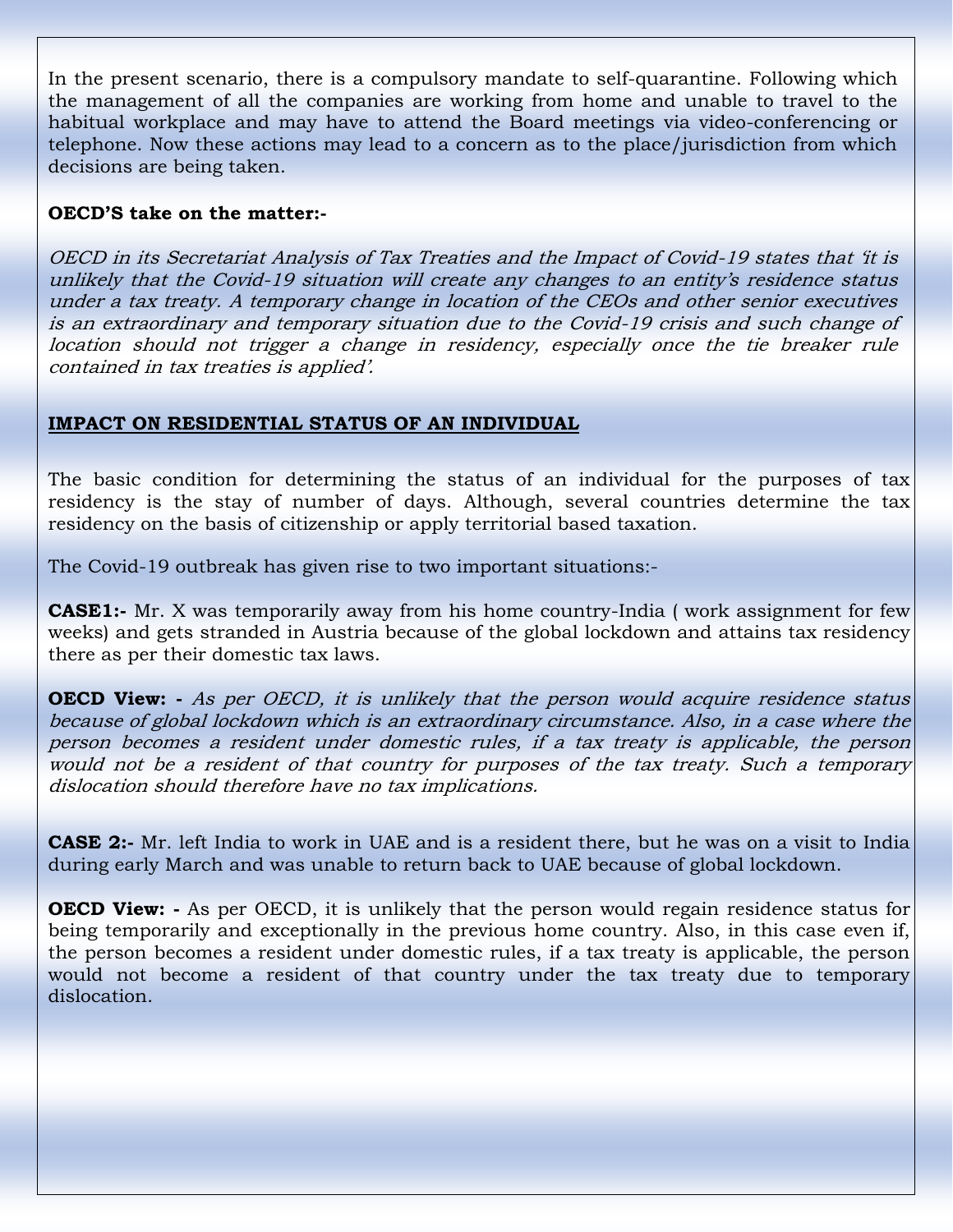### **CLARIFICATIONS ISSUED BY VARIOUS COUNTRIES**

USA : The US government has recently issued a clarification which states that up to 60 consecutive calendar days of presence in the USA that are presumed to arise from travel disruption caused by Covid-19 will not be counted for purposes of determining US tax residency.

INDIA: CBDT has issued a clarification through Circular No.11 of 2020 dated 8th May, 2020 in respect of determination of residency u/s 6 due to Covid-19. Relaxations will be provided subject to:-



➢ This circular is applicable only for determination of residency for FY 2019-2020. Applicable to Individuals who came on visit to India on or before 22nd March, 2020 and have continued to be in India in different scenarios (explained below)

### **SCENARIO 1:**

➢

➢

Mr. X was on a visit to India and was unable to leave India before 31st March 2020. The circular has given relaxation in this case i.e. the period of stay between 22nd and 31st March, 2020 (both inclusive) shall not be counted for determining presence in India.

### **SCENARIO 2:**

Mr. X was on a visit to India but was quarantined on or after 01st March, 2020 and Mr. X was unable to depart or departed on an evacuation flight before 31st March, 2020. The circular has given relaxation in this case i.e. the period starting from the start of the quarantine period up to 31st March, 2020 or date of actual departure shall not be counted for determining presence in India.

### **SCENARIO 3:**

Mr. X was on a visit to India but departed on an evacuation flight before 31st March, 2020. The circular has given relaxation in this case i.e. the period of stay between 22nd March, 2020 and date of his departure shall not be counted for determining presence in India.

\*Another circular is expected in this regard in due course for FY 2020-2021.

### **IMPACT ON CROSS BORDER WORKERS**

Cross-border workers are persons who commute to work in one state but live in another state where they are resident.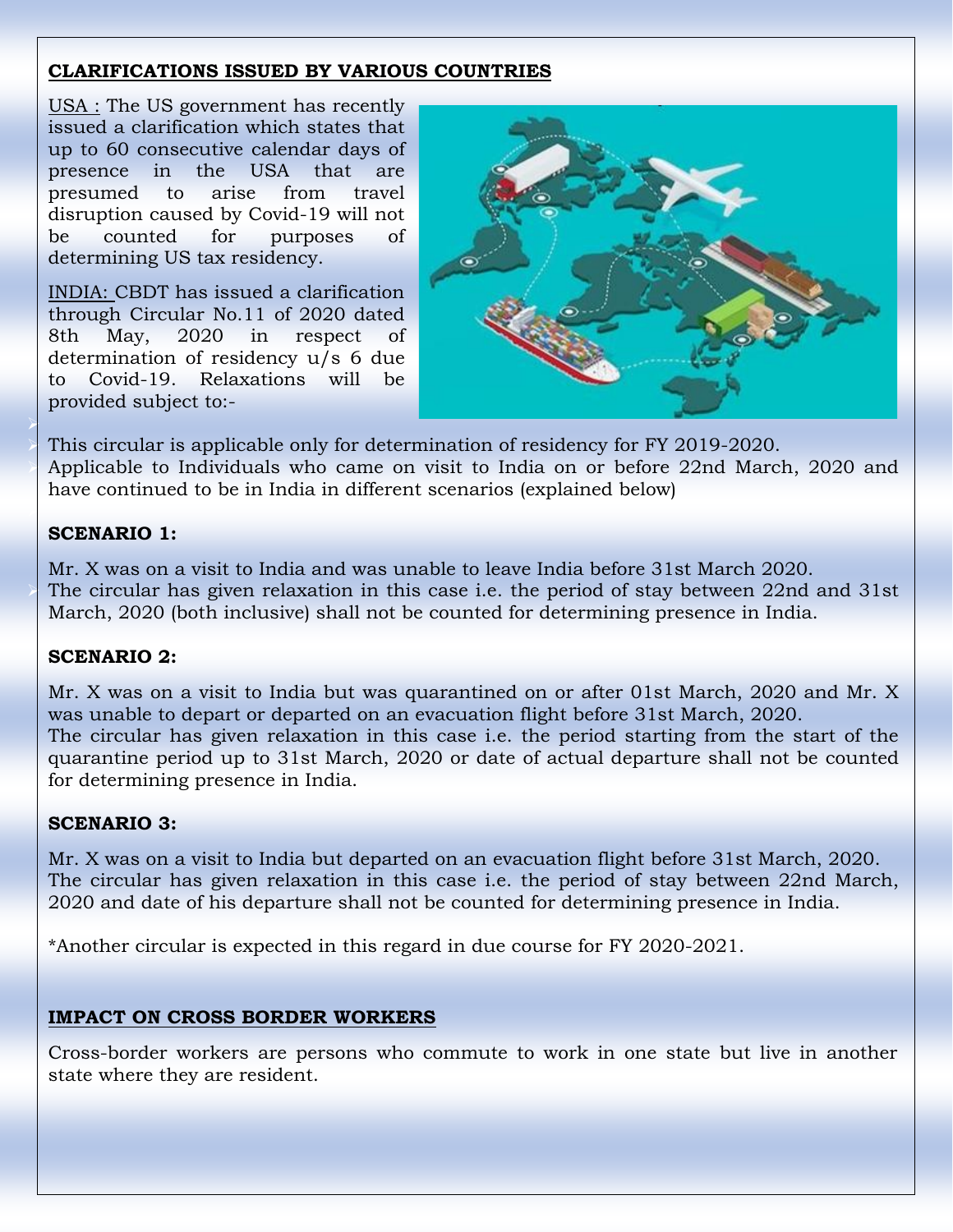As per the Tax Treaties, Income from Employment Article deals with taxation of cross-border workers. It states that income from employment is taxable only in a person's state of residence unless the employment is exercised in the other state. In order to tax employment income in a state where employment is exercised, following conditions should be fulfilled:-

- Presence of employee in that state not exceeding 183 days (basic rule)
- Remuneration paid by Non Resident of that state
- Remuneration is not borne by Non Resident's PE in that state

Due to COVID-19, there may be a situation where there were travel restrictions and such cross border workers have crossed the threshold of 183 days. Taxability of such workers would be under conflict.

#### **OECD's view:-**

The income should be attributable to the state where they used to work before the crisis.

### **RISKS OF PERMANENT EMPLOYMENT**

BASIC RULE:-

A Permanent Establishment is defined as "a fixed place of business through which the business of an enterprise is carried on".

#### **Impact on 'FIXED PLACE PE'**

Certain factors need to be considered for considering a 'Home Office' into a Fixed Place PE, such as :-

- ✓ Permanence
- ✓ Continuous
- $\checkmark$  Place At the disposal of the Foreign Enterprise

#### OECD's view:-

OECD in its Secretariat Analysis of tax Treaties has stated that:-

- Individuals who stay at home to work remotely are typically doing so as a result of government directives; force majeure, not an enterprise's requirement (to the extent that it does not become a new norm to work from home)
- Conclusion cannot be drawn that location is at the disposal of that enterprise simply because that location is used by an individual (e.g. an employee) who works for the enterprise. The carrying on of intermittent business activities at the home of an employee does not make that home a place at the disposal of the enterprise.
- Such Home offices lack degree of permanency and continuity as except through that one employee, the enterprise has no access or control over the home office.

#### **IMPACT ON 'AGENCY PE'**

BASIC RULE: - If a tax resident of a particular country earns income through another person in different country and in that different country the other person can conclude contracts,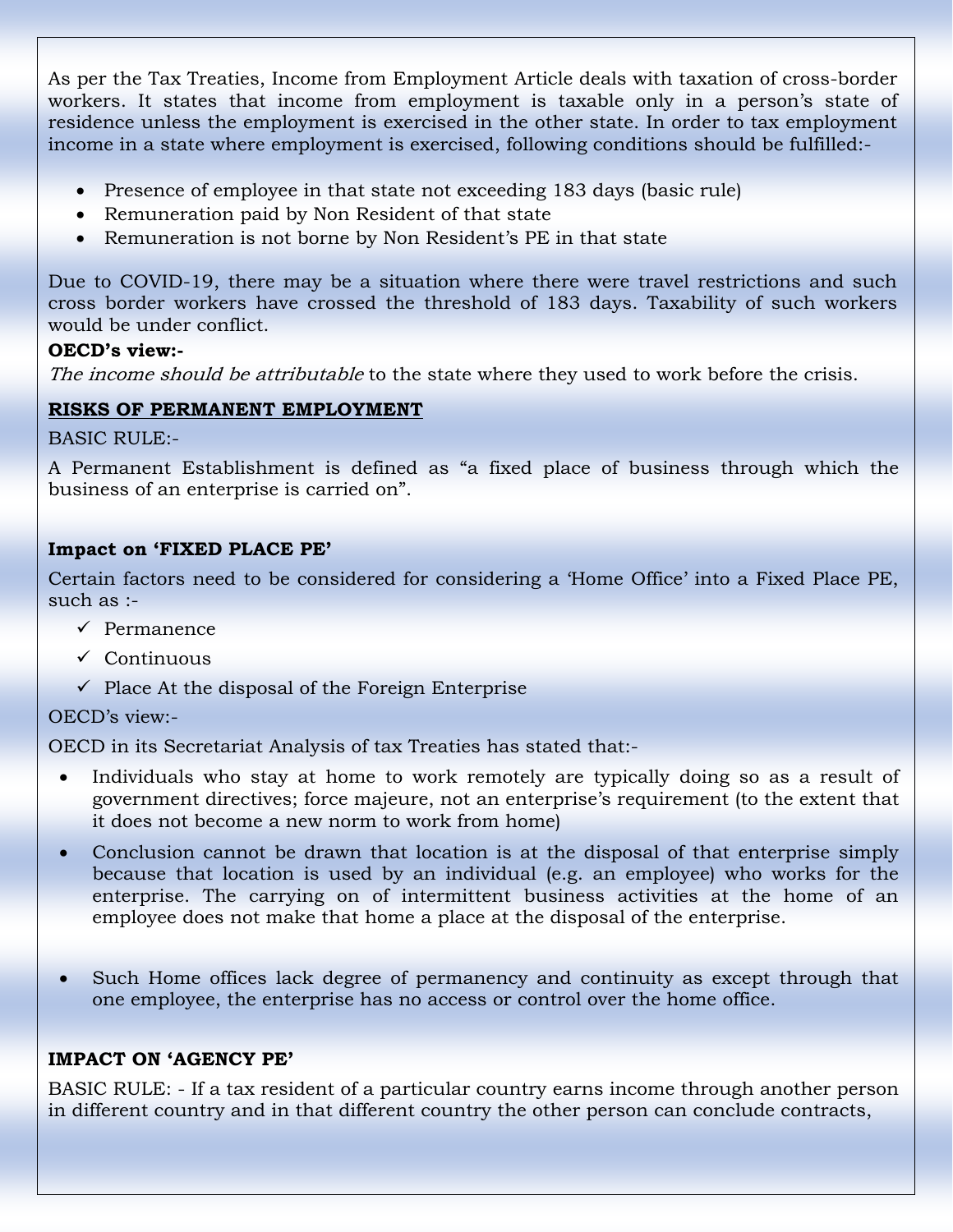then such other person creates an Agency PE.

Due to COVID-19, there may be a situation where the activities of an individual temporarily working from home for a non-resident employer could give rise to a dependent agent PE.

We should evaluate the fact that whether the employee performs these activities in a "habitual" way

OECD's view:-

OECD in its Secretariat Analysis of tax Treaties has stated that:-

An employee's or agent's activity in a State is unlikely

to be regarded as habitual if he or she is only working at home in that State for a short period because of force majeure and/or government directives extraordinarily impacting his or her normal routine.

### **IMPACT ON 'CONSTRUCTION PE'**

BASIC RULE: - Profits generated from construction works shall be taxed in the country in which the permanent establishment (construction site) is placed or located.

In general, a construction site will constitute a PE if it lasts more than 12 months under the OECD Model or more than six months under the UN Model. Due to COVID-19, many activities on construction sites are being temporarily interrupted and this event was completely unpredictable.

OECD's view:-

OECD in its Secretariat Analysis of tax Treaties has stated that:-

The duration of such an interruption of activities should however be included in determining the life of a site and therefore will affect the determination whether a construction site constitutes a PE.

> **Contributed by CA Ritika Agarwal**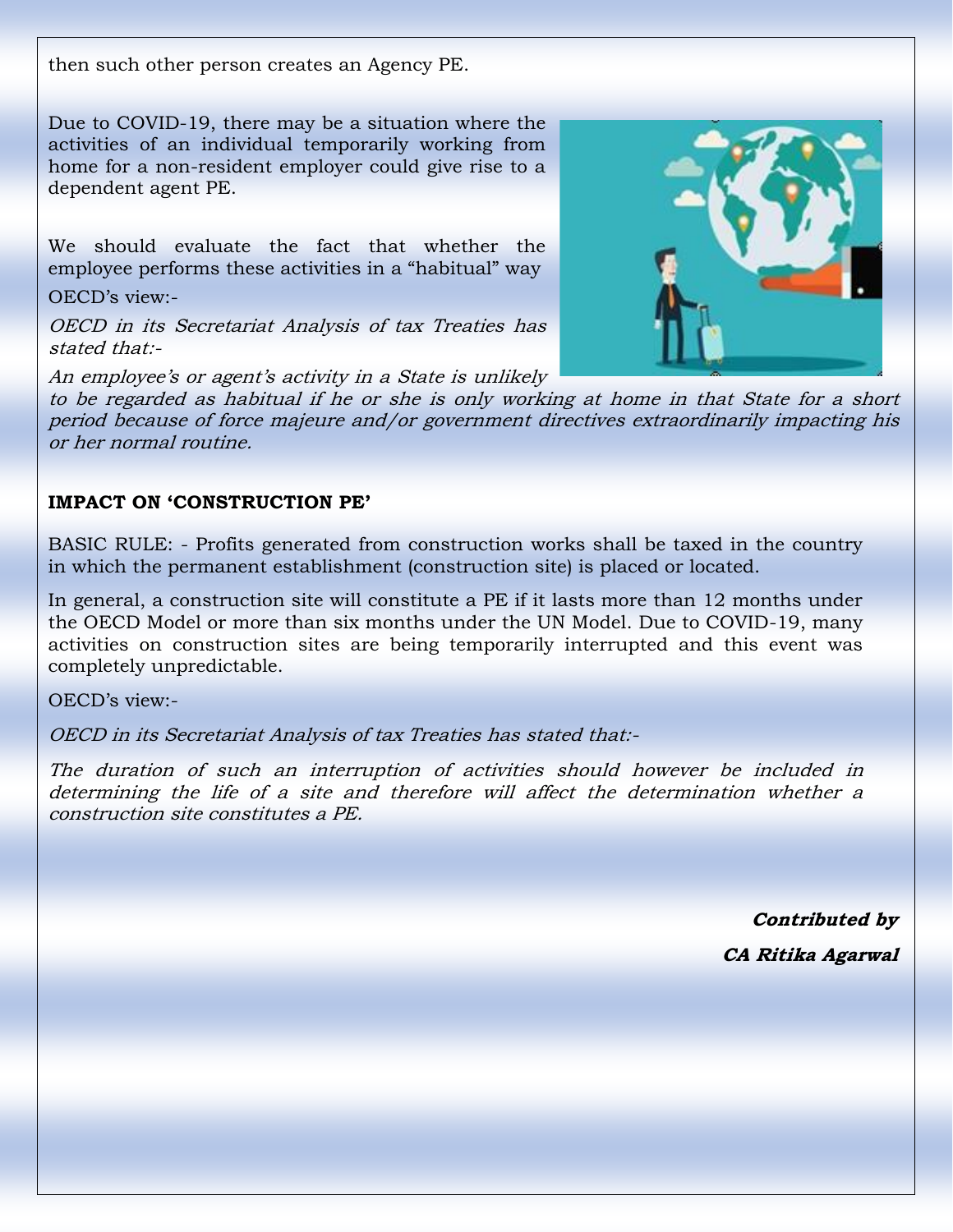## **Reboot India- "To The New Normal"**

It's my immense pleasure to be a part of BAS & Co. and releasing my first article in my career of practical training and company accepting me with open hands.

The corona-Virus outbreak is causing widespread concern and economic hardship for consumers, business & communities across the globe.

Investors started pulling out their money, the stock market of the world crashed, the Central Bank has injected liquidity to keep the economy moving. But nothing can be done until a sign of a vaccine to cure this is developed. We are multiplying daily with approximate 22000 + cases all over India.



The government has finally opened the gates to trade for continuing a flow of income in the market. It was all new for every person to carry sanitizers, mask and disinfect their places regularly. With time people have also adapted this and continuing their life to New Normal.

It was so great were all the family stayed

together and learnt how to cook new dishes and played board games. Many companies started their work from home policies. Many attended meetings & weddings through online apps .This was something which no one imagined and never looked upon. But this was the new normal which everyone was going through.

Moreover, All over the world- there are public health challenges, but these are issues that can be managed. We have to accept life under the Omni-present threat of disease as an ordinary. But what exactly is normal about this pandemic? It is [not normal for society](https://www.sciencealert.com/one-third-of-the-world-s-population-are-now-restricted-in-where-they-can-go)  [en masse](https://www.sciencealert.com/one-third-of-the-world-s-population-are-now-restricted-in-where-they-can-go) to get isolated, but if this becomes normal, then we are supposed to have control over the situation. Even if we feel loss or despair, we have to expect & get used to it — accepting this morbid reality is the only way to overcome it.

Allowing ourselves to cope/understand doesn't mean normalizing our situation, jumping straight to the solution and quickly moving forward, but giving ourselves the time to truly process it.



[Psychologists advise](https://www.npr.org/sections/health-shots/2020/03/26/820304899/coronavirus-has-upended-our-world-its-ok-to-grieve) that it's important to identify the losses we are feeling and to honor the grief surrounding through methods like meditation, communicating our struggle, and expressing ourselves through art or by keeping a journal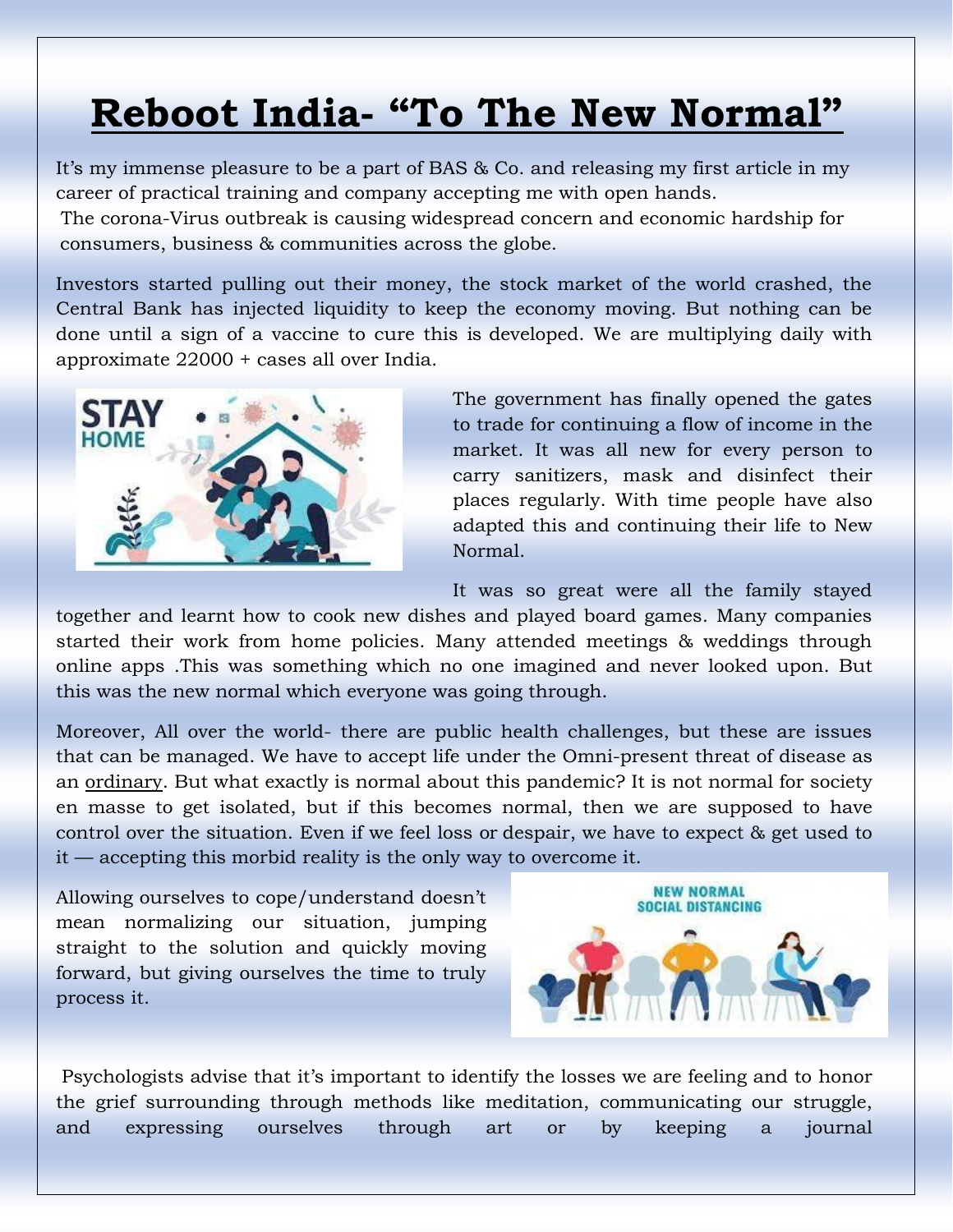Surrounded by uncertainty, it's okay to admit that things are not normal. It's okay to allow ourselves to grieve or to [be scared.](https://www.sbs.com.au/news/it-s-okay-to-be-scared-norway-pm-holds-children-only-covid-19-press-conference) It's okay not to be comfortable with what is going on. In fact, all of us should feel uncomfortable with our present condition because the 'new normal' describes a reality to which many do not have access too.

The language of a 'new normal' is being deployed almost as a way to quell/suppress a feeling of uncertainty & guide somewhere by the corona-virus. With no cure in sight, everyone from [politicians t](https://www.cbc.ca/player/play/1722270787918)o the media, friends and family has perpetuated this rhetoric as they imagine settling into life under this 'new normal' is tough but the only solution.

If your existence is founded on a day-to-day income, you do not have the luxury to 'stay home and stay safe' because you have the responsibility to feed your family.

This framing is inviting: it contends that things will never be the same as they were before — so welcome to a new world order.



By using this language, we re-imagine where we were previously- relative to where we are now, appropriating our present as the standard.

Let's hope too almighty that we soon operate as before and let our business shine

**Contributed by Sarvash Nainsukha**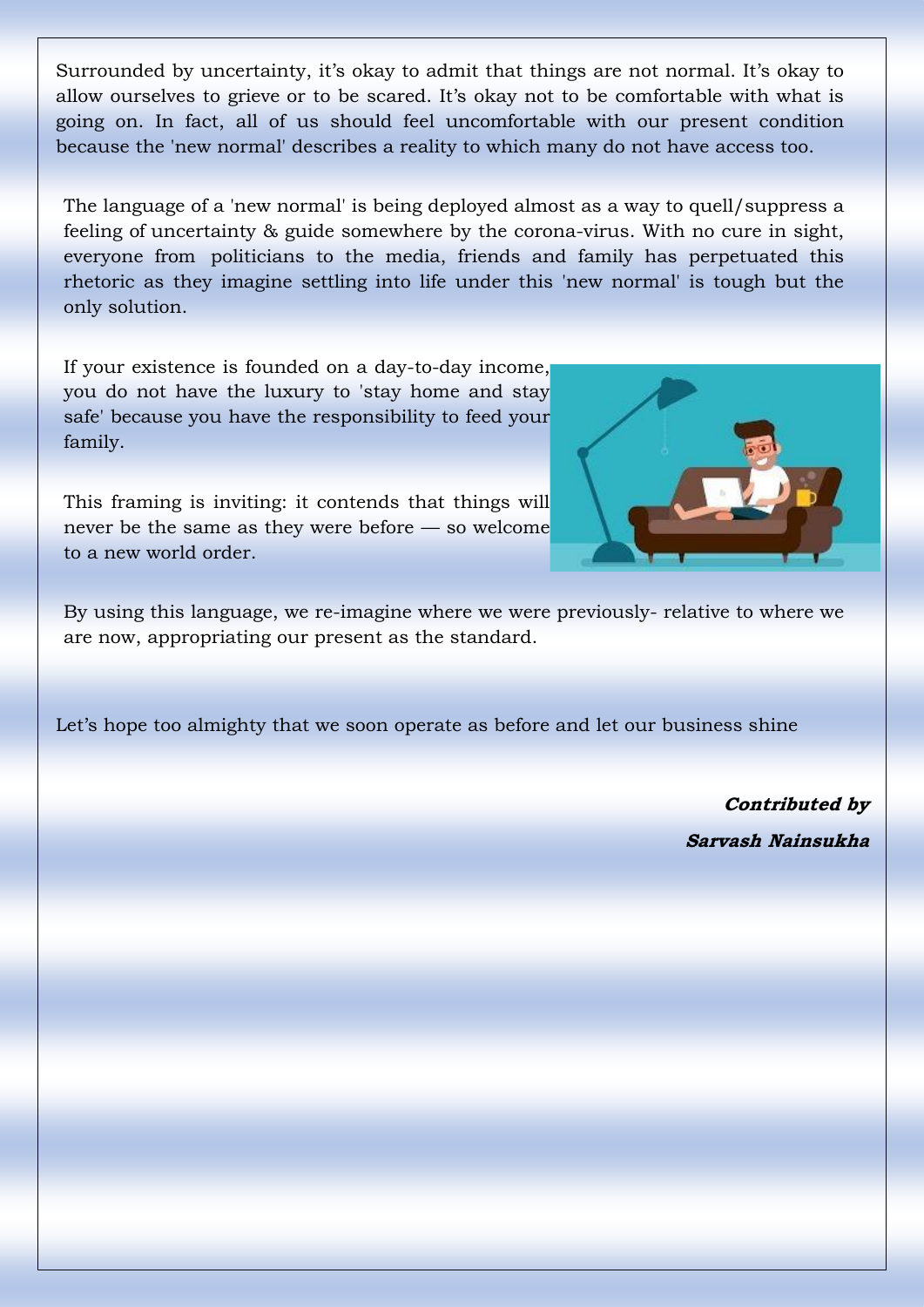# **Important Due Dates**

| <b>Particulars</b>                                                                                                                                                                         | Due date               |
|--------------------------------------------------------------------------------------------------------------------------------------------------------------------------------------------|------------------------|
| 1. Last date for filing of Income Tax Return for FY 2018-19(AY 2019-20)                                                                                                                    | 30th September<br>2020 |
| 2. Filing of Income Tax Return for FY 2019-20(AY 2020-21)                                                                                                                                  | 30th November<br>2020  |
| 3. Tax Audit Report (AY 2020-21)                                                                                                                                                           | 31st October<br>2020   |
| 4. Investment to be eligible for deduction under chapter VI-A <i>i.e.</i><br>80C,80D,80G etc for the FY 2019-20 (AY 2020-21)                                                               | 31st July 2020         |
| 5. Date for making Investment / construction/purchase for claiming<br>roll over benefit/deduction in respect of capital gains under section<br>54 to 54 GB of the IT Act for FY 2019-20    | 30th September<br>2020 |
| 6. Return Filing for quarter ending 31st March 2020(Q4-2019-20);                                                                                                                           |                        |
| <b>TCS Return</b>                                                                                                                                                                          | 15th July2020          |
| TDS Return                                                                                                                                                                                 | 31st July 2020         |
| Issuance of Form 16/16A for the Q4 of FY 2019-20                                                                                                                                           | 15th August<br>2020    |
| 7. The date for commencement of operation for the SEZ units for<br>claiming deduction under deduction 10AA of the IT Act for the units<br>which received necessary approval by 31.03.2020. | 30th September<br>2020 |
| 8. The Direct Tax Vivad se Vishwas Act, 2020 - The timeline for payment<br>of disputed arrears                                                                                             | 31st Dec 2020          |
| 9. Timeline for Aadhaar-PAN linking                                                                                                                                                        | 31st March<br>2021     |

**Contributed by**

**Swati Agrahari**